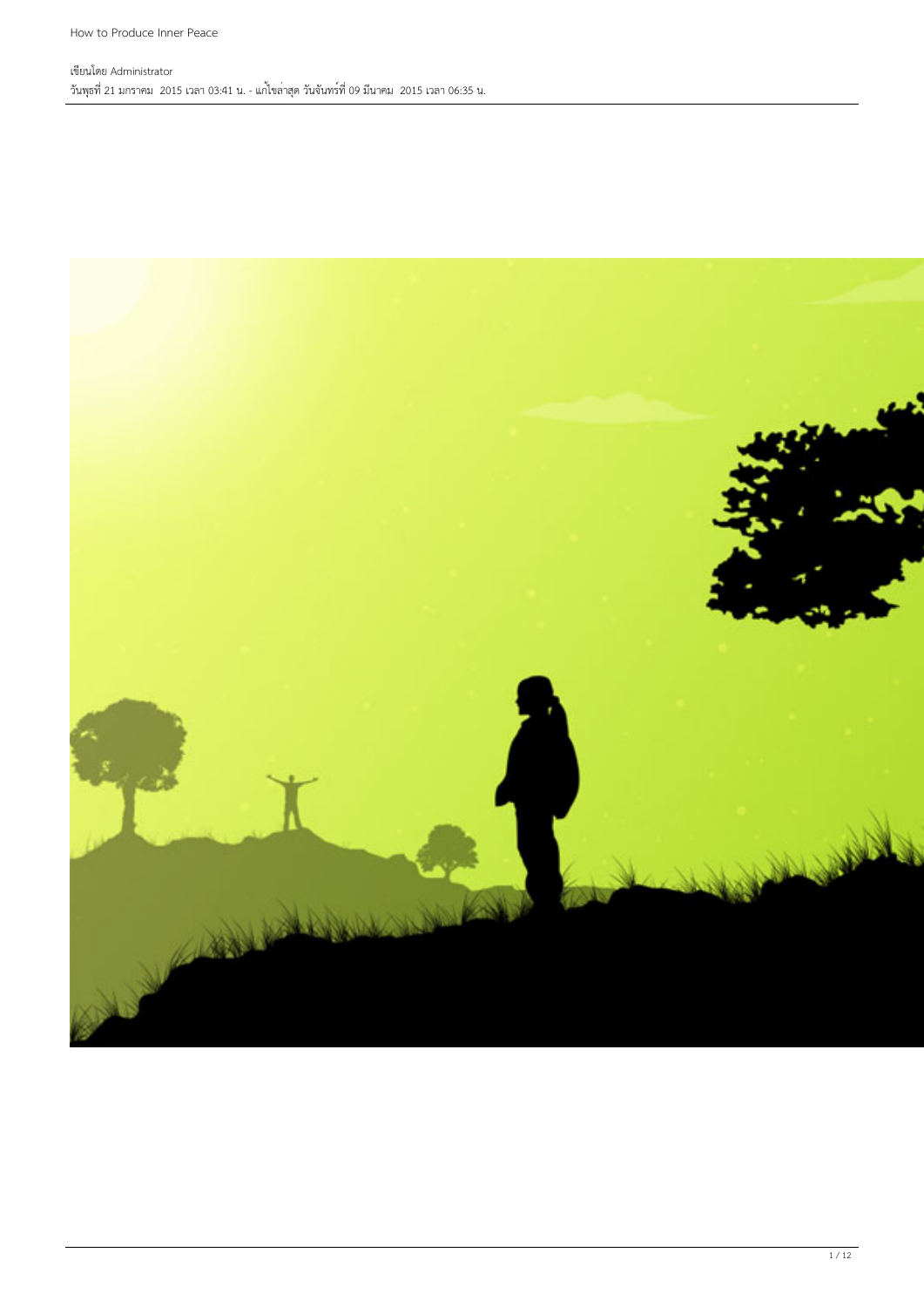Living in such a hectic world full of problems, distractions,and changes creates a big inner din and identify issues. So if you're like most of people, please read on.

1. Try to be alone for some time: stay in a quiet place, think about yourself, your life, your beliefs, your values, your passions, your feelings... and evaluate every area of your life.

2. Find out your qualities and your defaults. Invest your qualities and transform your defaults into qualities to boost your personality- by knowing your strengths and weaknesses you'll become more stable.

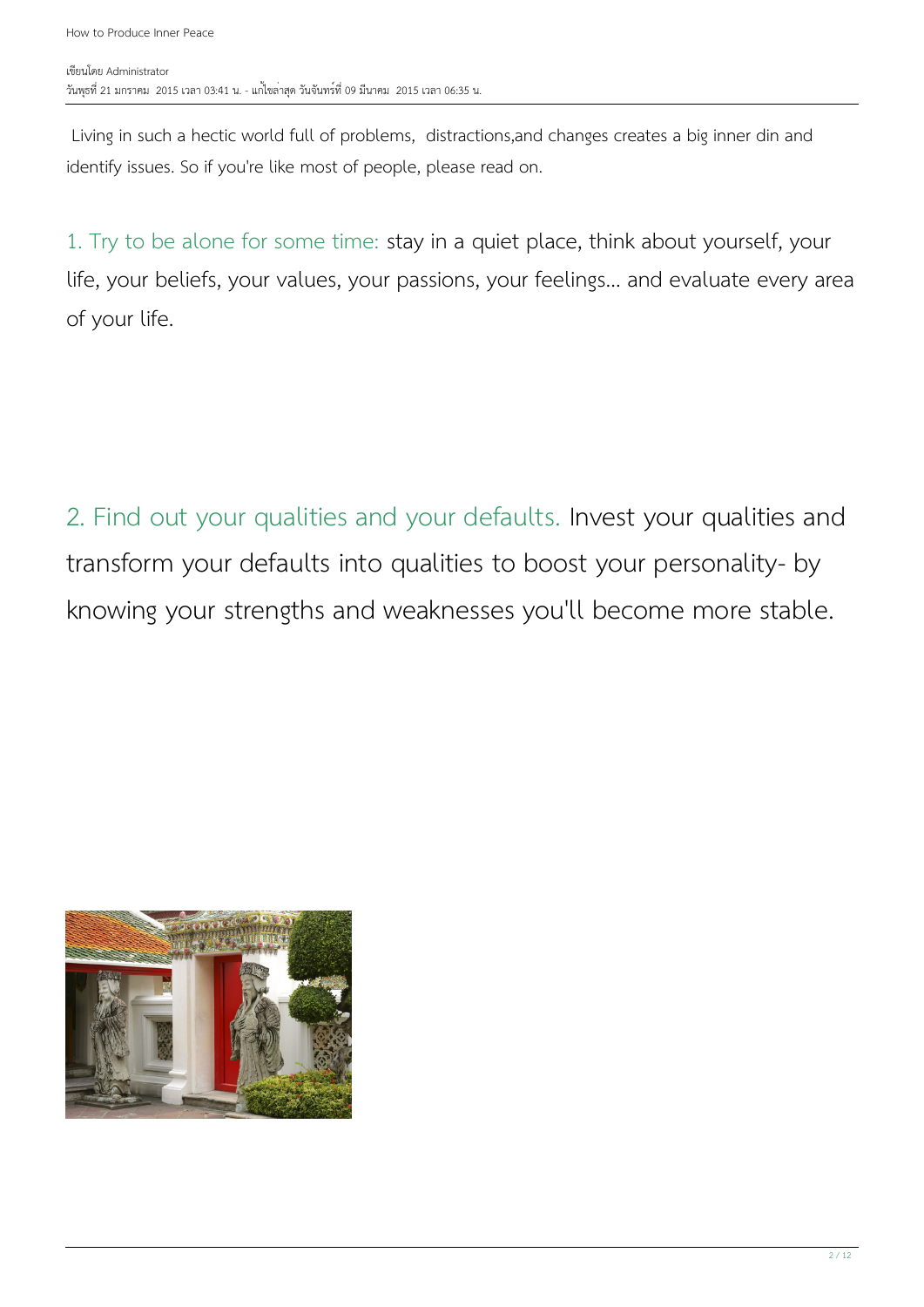3. Try to immerse yourself in new activities and new cultures. By doing that you'll be in search for your ego, you'll surely find a peace of your puzzle in each culture or activity.

4. Meditate: meditation will provide you an extreme inner silence and self knowledge.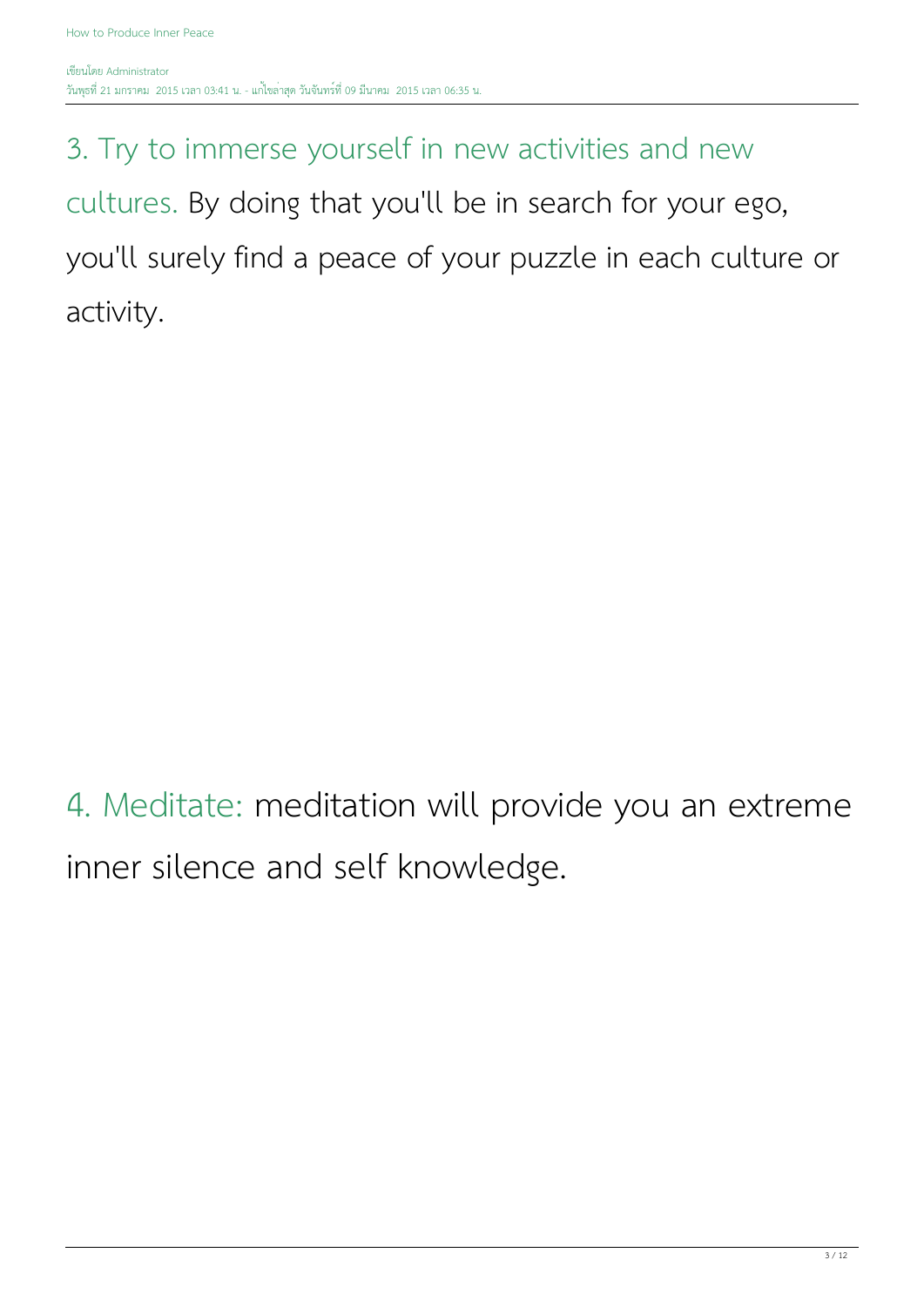#### เขียนโดย Administrator

วันพุธที่ 21 มกราคม 2015 เวลา 03:41 น. - แก้ไขล่าสุด วันจันทร์ที่ 09 มีนาคม 2015 เวลา 06:35 น.

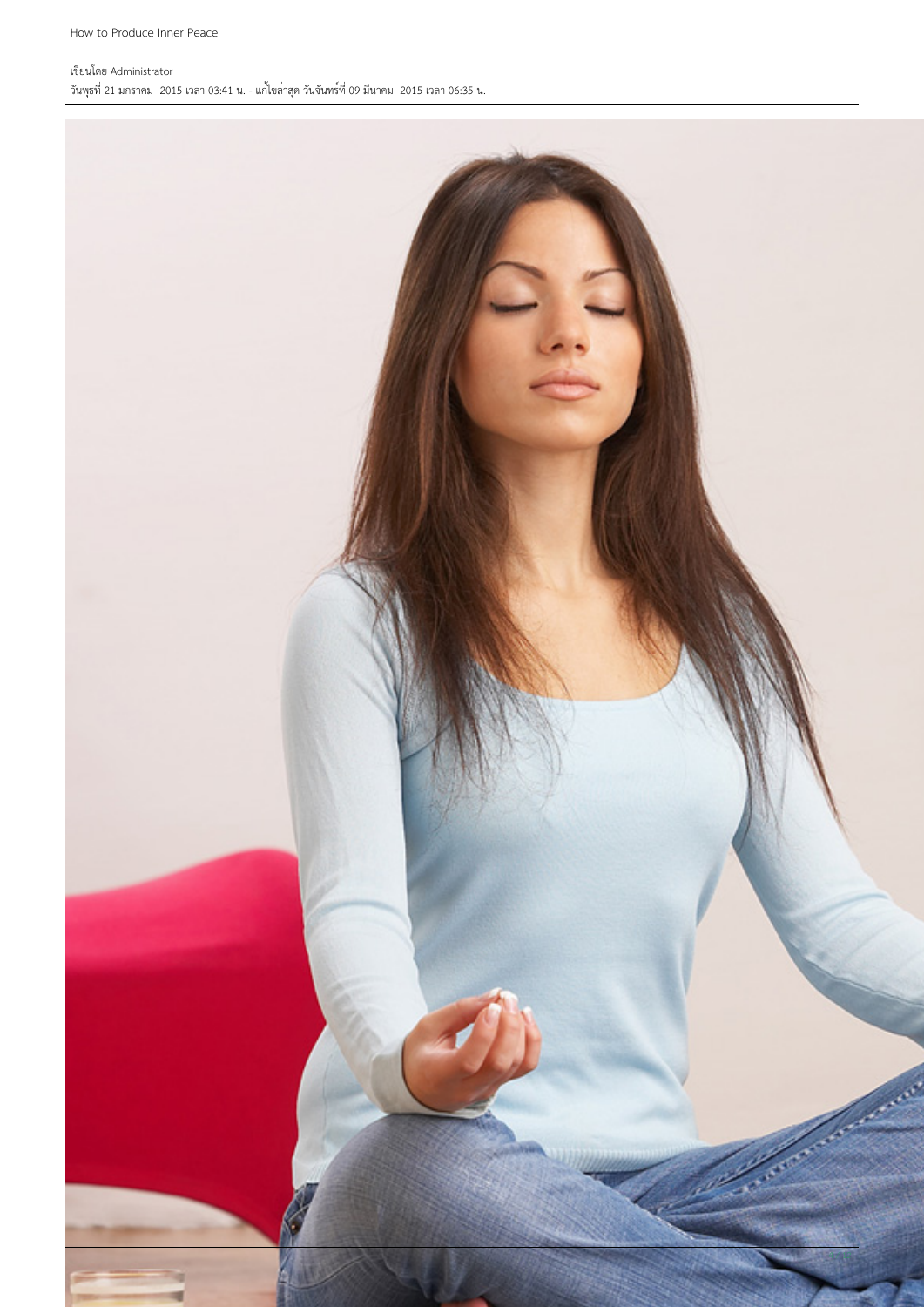5. Love yourself for who you are, love the world, love people, be in alignment with nature and creatures. Try to love unconditionally and don't look at the world critically. Life is good!!

6. Enjoy your presence, enjoy the NOW! look around you, look at the objects,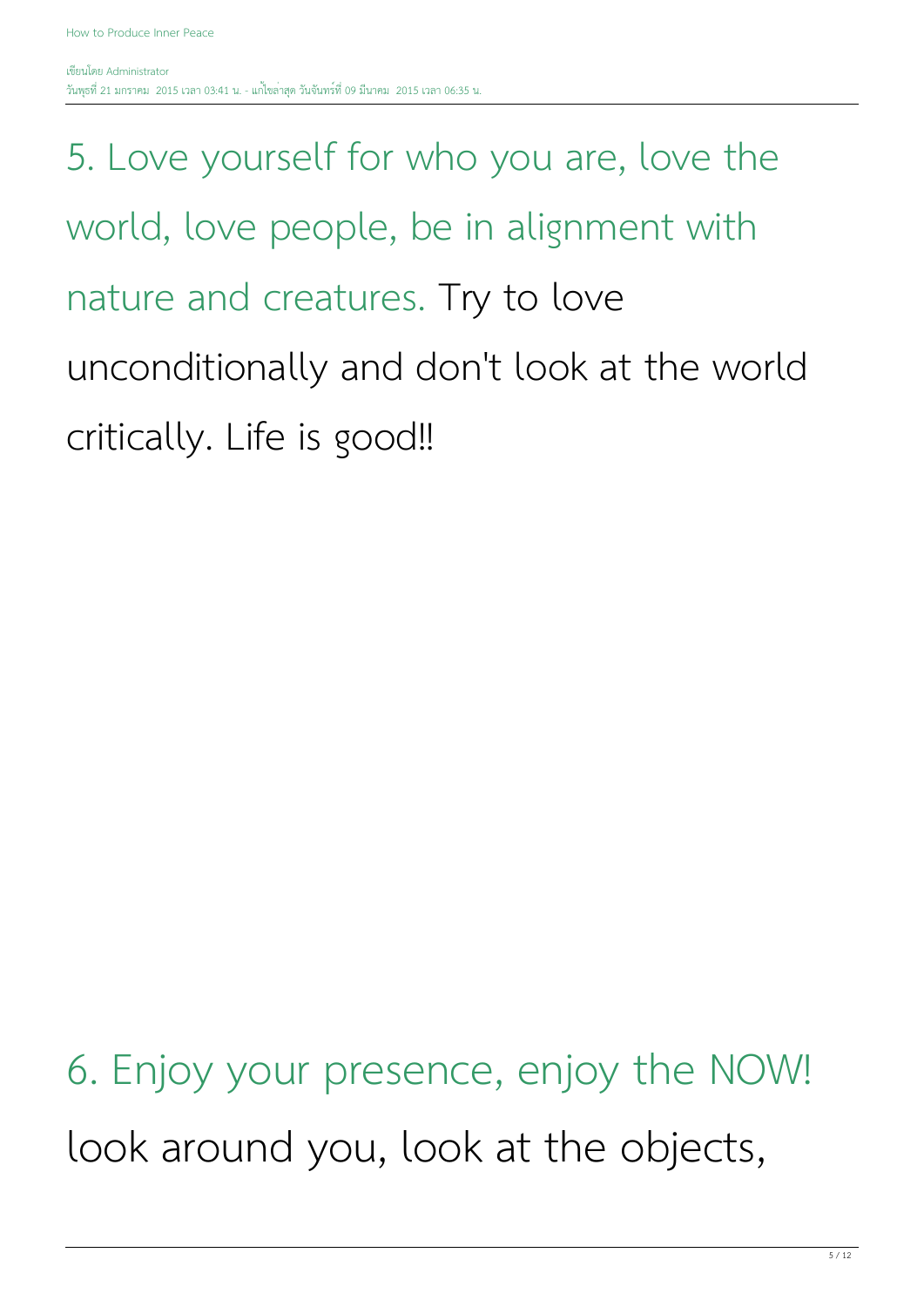smell the air feel it, listen to every sound, deprive yourself from your past, forget your story, deprive yourself from your future, focus on your present you're in the NOW ;you're quiet, peaceful, happy and clear.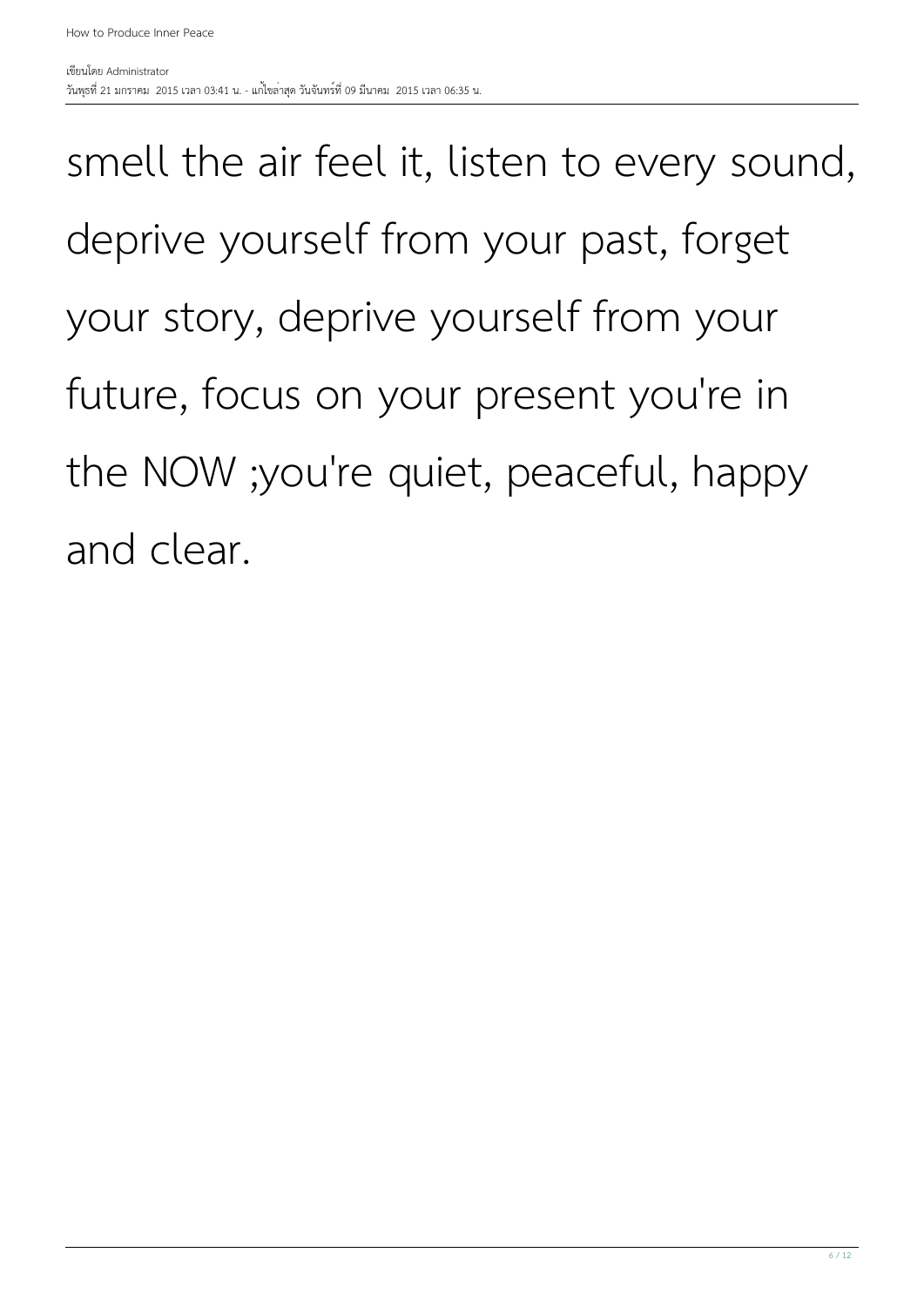7. Forgive: forgive yourself, forgive people, forgive the universe. This sounds a little bit uphill, but just try it. Every night before you go bed, dust off your heart from grief and envies, format your mind from all the destroying viruses!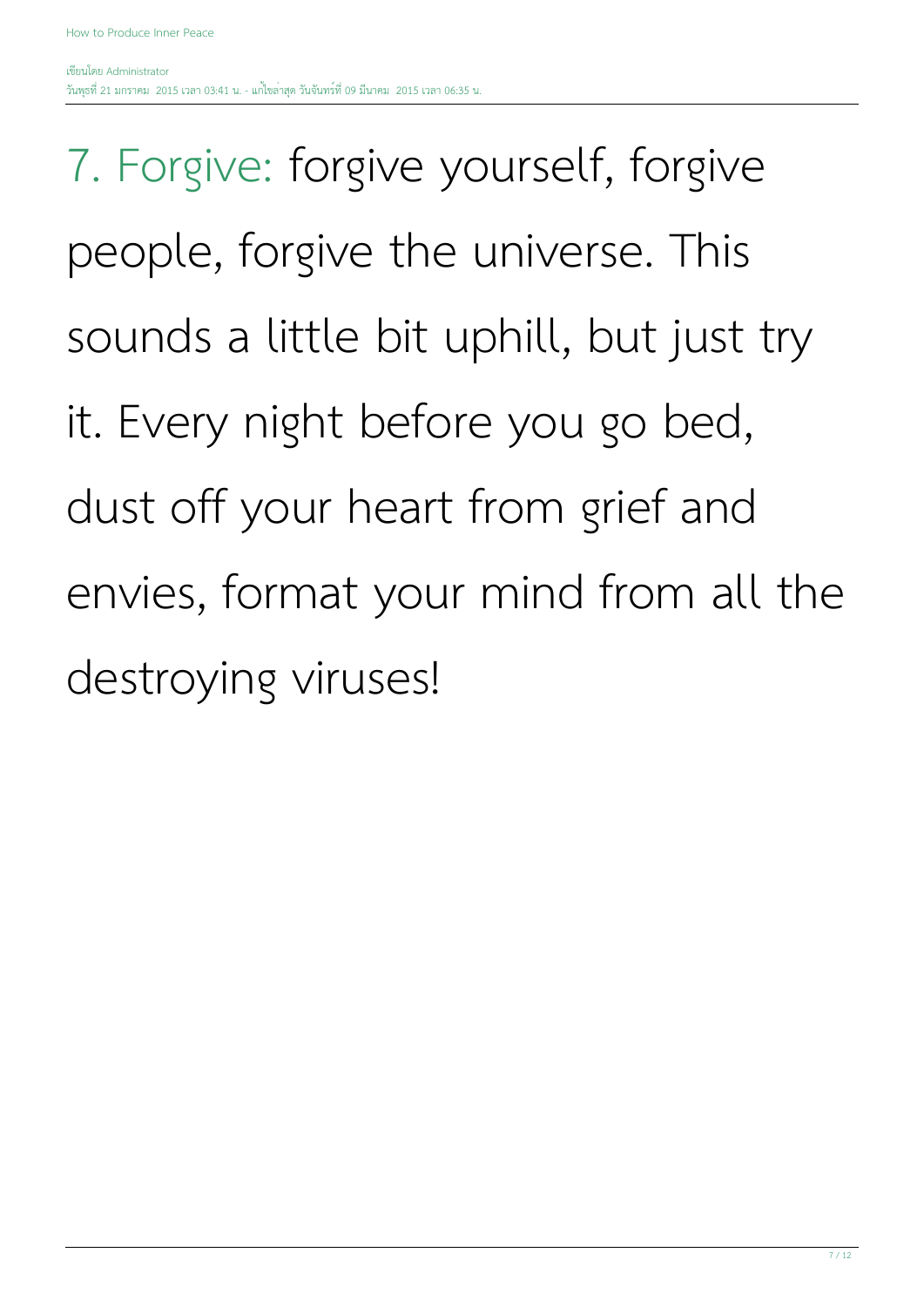8. Be grateful: grateful for your precious life, your family, your loved ones, be grateful for the air you breathe, the water you drink and the health you're enjoying. Just remember the nice things you have and BE GRATEFUL!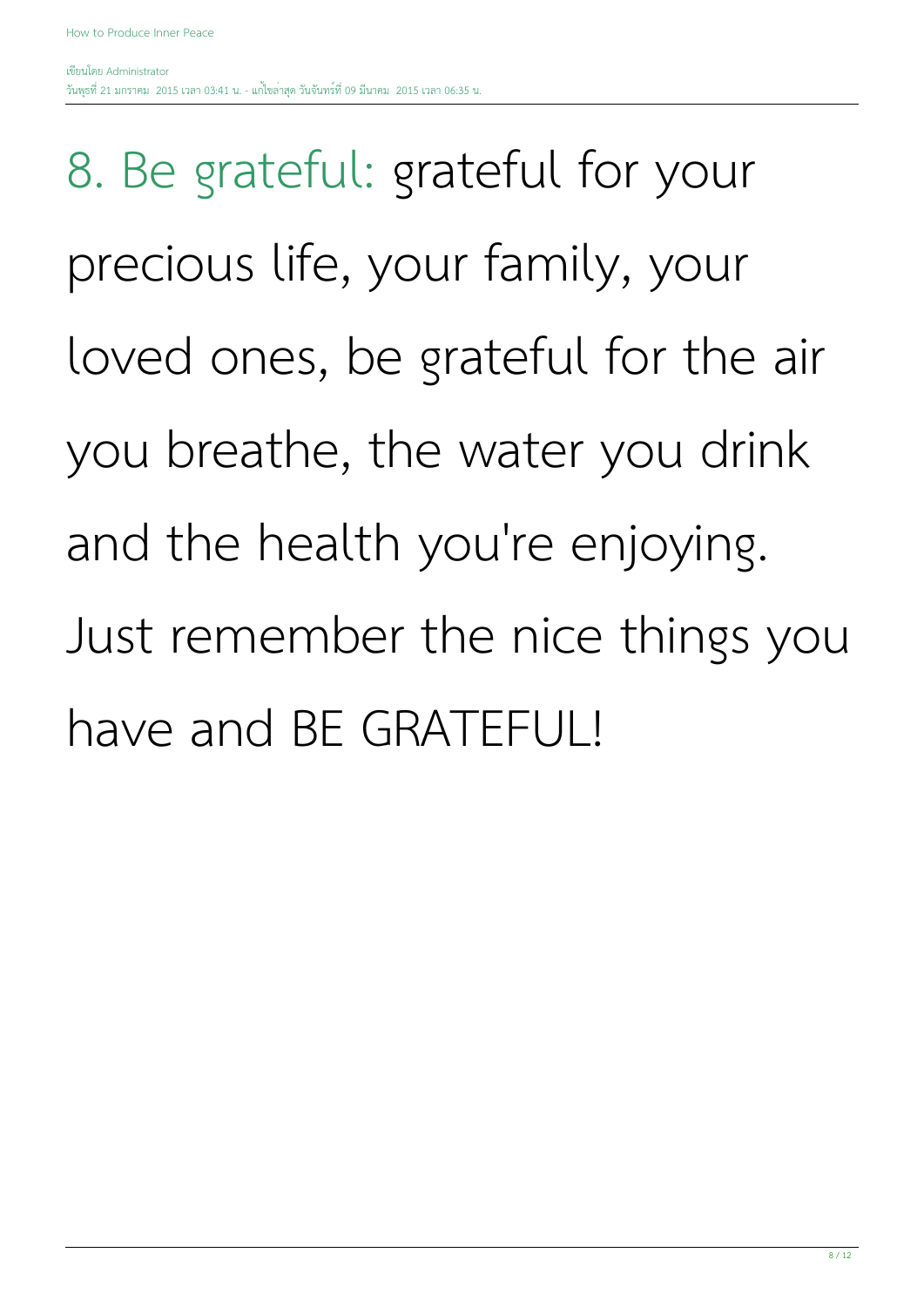#### Tips

# • Life is a journey, not a destination, so lay down your regrets cause all you have is now!!

## • Be yourself, you are the only person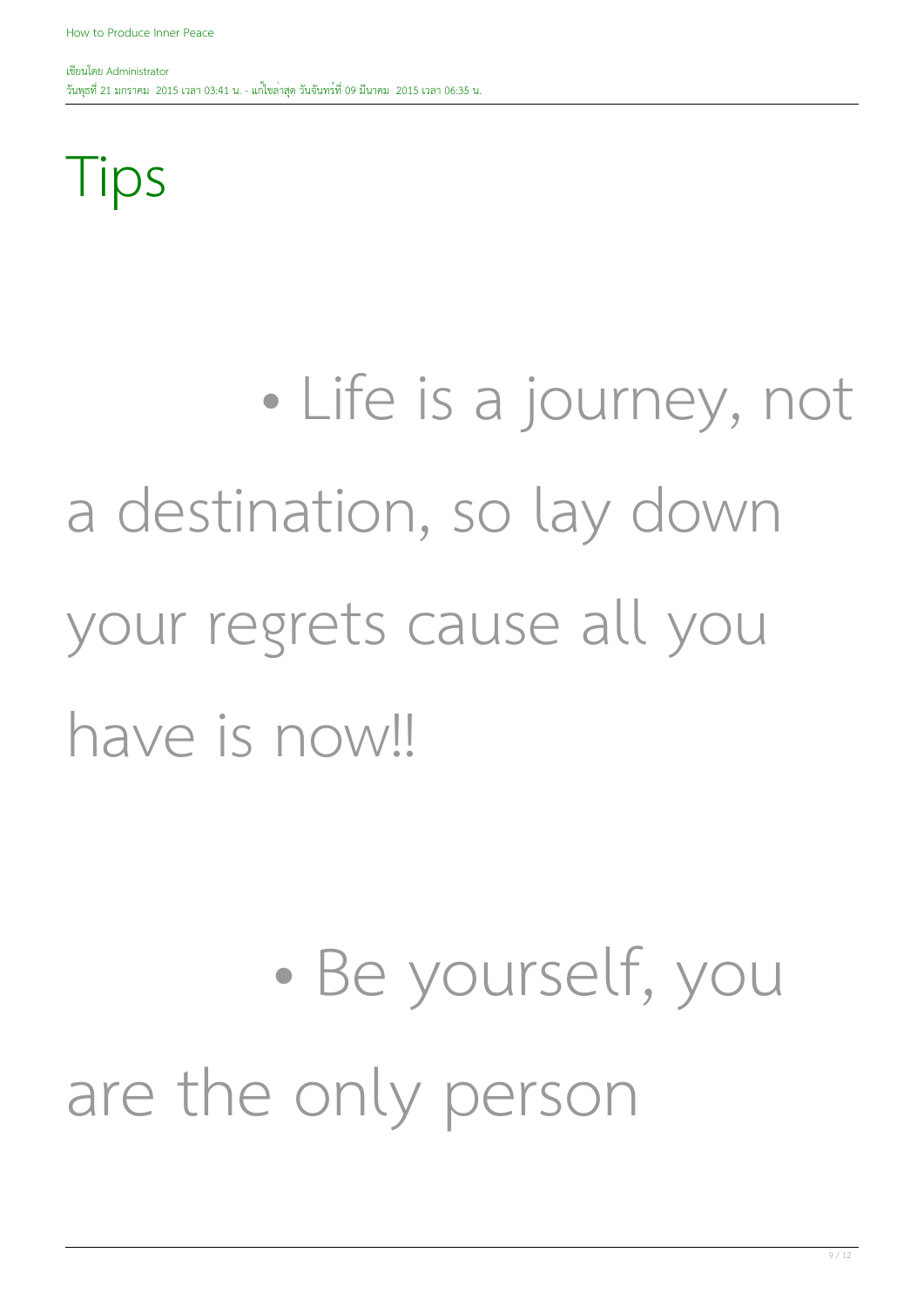## stopping you from the person you want to be

### Source From Website :

[http://www.wikihow.co](http://www.wikihow.com/)